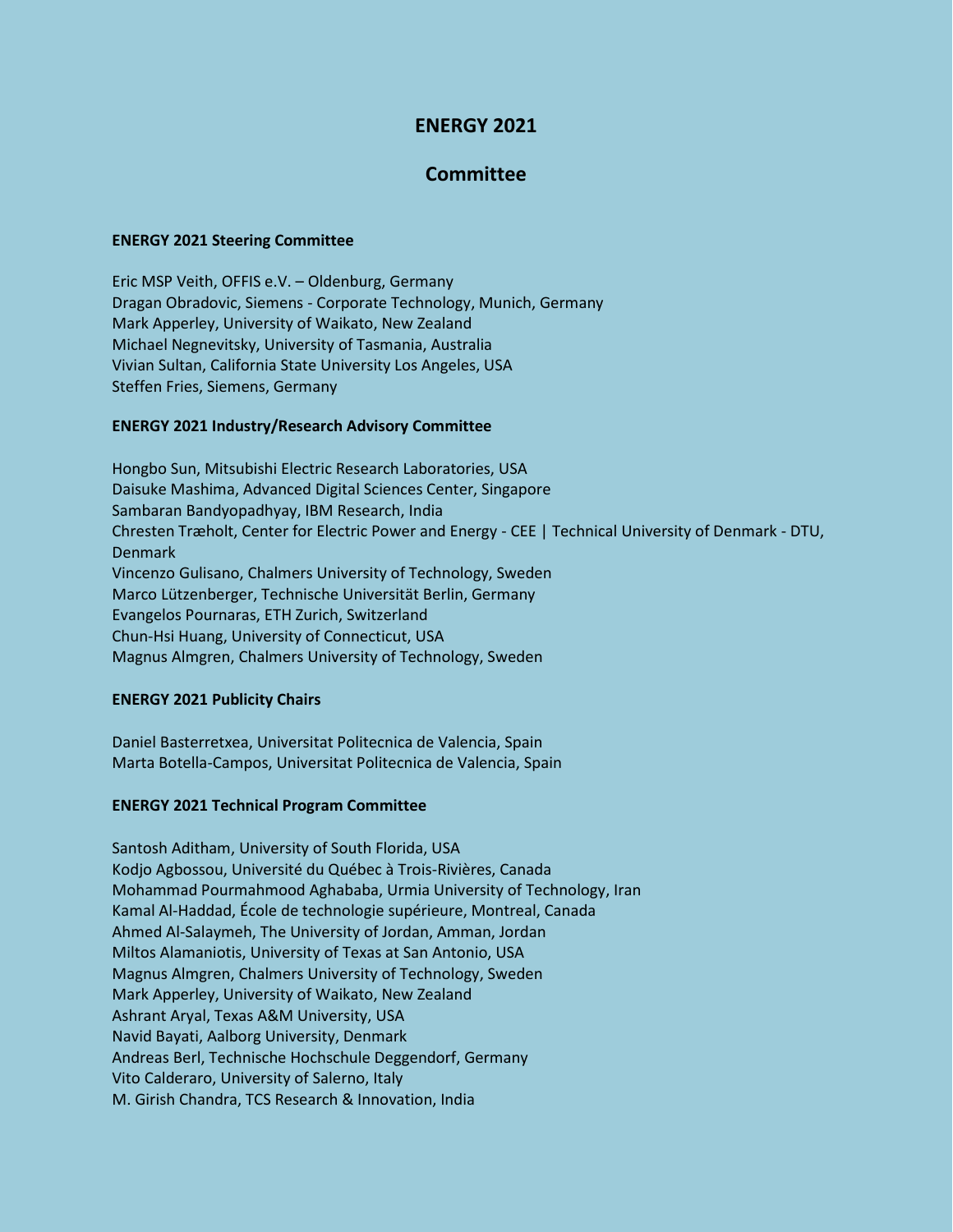Dana-Alexandra Ciupageanu, University Politehnica of Bucharest, Romania Daniele Codetta, University of Piemonte Orientale, Italy Luigi Costanzo, Università degli Studi della Campania Luigi Vanvitelli, Italy Fabio D'Agostino, University of Genova, Italy Payman Dehghanian, Assistant Professor, The George Washington University, USA Margot Deruyck, Universiteit Gent - IMEC - WAVES, Belgium Jiajun Duan, GEIRINA Inc, USA Virgil Dumbrava, University POLITEHNICA of Bucharest, Romania Rolf Egert, Technische Universität Darmstadt, Germany Kevin Ellett, Indiana University, USA Meisam Farrokhifar, University of Groningen, The Netherlands Wendy Flores-Fuentes, Autonomous University of Baja California, Mexicali, Mexico Mahmoud Fotuhi-Firuzabad, Sharif University of Technology, Tehran, Iran Steffen Fries, Siemens, Germany Vincenzo Galdi, University of Salerno, Italy Luis Garcia, USC ISI, USA Francisco M. Gonzalez-Longatt, University of South-Eastern Norway, Norway Etta Grover-Silva, Eco CO2, Nanterre, France Saman K. Halgamuge, The University of Melbourne, Australia Yunzhi Huang, Pacific Northwest National Laboratory - U.S. Department of Energy, USA Philip Johnson, University of Hawaii, USA Hadis Karimipour, University of Guelph, Canada Michael Kuhn, Otto von Guericke University Magdeburg, Germany Rajat Kumar, Dhirubhai Ambani Institute of information and communication technology, Gandhinagar, India Tobias Küster, Technische Universität Berlin (TU Berlin), Germany Sebastian Lawrenz, Clausthal University of Technology, Germany Duc Van Le, Nanyang Technological University, Singapore Gerard Ledwich, Queensland University of Technology, Australia Shunbo Lei, University of Michigan, USA Yiu-Wing Leung, Hong Kong Baptist University, Kowloon Tong, Hong Kong Tek Tjing Lie, Auckland University Of Technology, New Zealand Zhenhua Liu, Stony Brook University (SUNY at Stony Brook), USA Rafael Mayo-García, CIEMAT, Spain Amin Mokari, School of Electrical Engineering & Robotics | Queensland University of Technology, Australia Hugo Morais, Universidade de Lisboa, Portugal Fabio Mottola, University of Naples Federico II, Italy Emmanuel Mudaheranwa, Cardiff University, UK / Rwanda Polytechnic, Rwanda Gero Mühl, Universitaet Rostock, Germany Hamidreza Nazaripouya, University of California, Riverside, USA Michael Negnevitsky, University of Tasmania, Australia Claudiu Oprea, Technical University of Cluj-Napoca, Romania Youssef Ounejjar, ETS, Montreal, Canada Shalini Pandey, University of Minnesota, USA Thanasis Papaioannou, Athens University of Economics and Business (AUEB), Greece Marco Pasetti, University of Brescia, Italy Nilavra Pathak, University of Maryland Baltimore County, USA